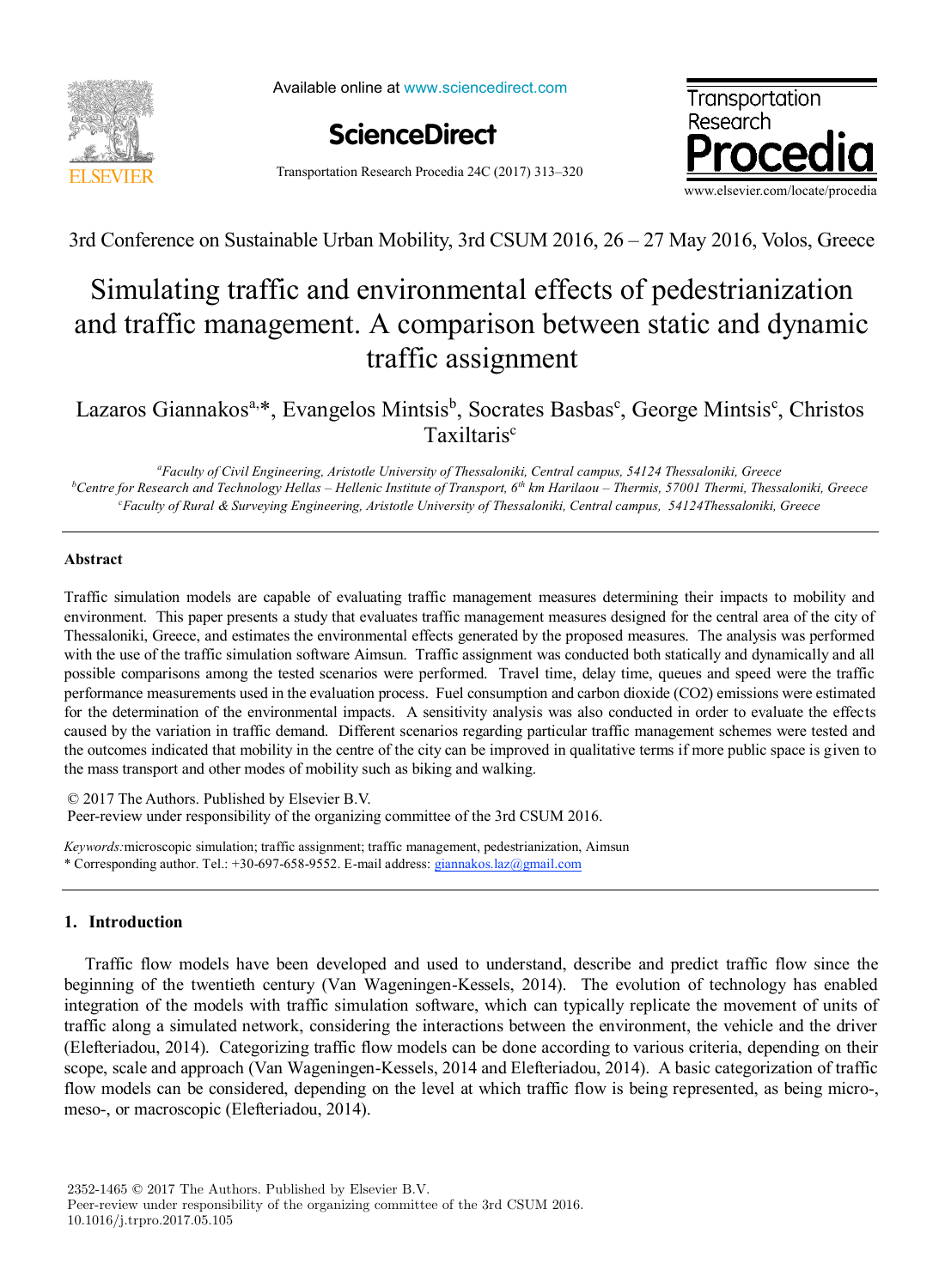Depending on the available traffic demand data, two different types of traffic assignment simulation are considered: i) static and ii) dynamic (Elefteriadou, 2014).

Dynamic simulation models lay on the concept of user equilibrium which is formulated in terms of Wardrop's (1952) first principle: "*The journey times on all the routes actually used are equal, and less than those which would be experienced by a single vehicle on any unused route.*" That is travelers try to minimize their individual travel times by choosing routes that they perceive as the shortest under the prevailing traffic conditions. These models are known as user equilibrium models as opposed to static models in which the objective is to optimize the total system travel time independently of individual preferences.

Static simulation is based on input traffic flows and turning percentages, which are not affected by the passing of time or by the conditions of the network (Elefteriadou, 2014). This means that vehicles are generated at the input section in the model and perform turnings at intersections according to probability distributions (Barcelo& Casas, 2002). On the other hand, dynamic simulation evolves in time as a function of various elements and is based on O/D matrices and routes or paths (Elefteriadou, 2014). Dynamic traffic assignment consists of two main components: a method to determine the path-dependent flow rates on the paths of the network, and a network loading machine, which determines how these path flows give raise to time-dependent arc volumes, arc travel times and path travel times (Florian et al., 2001). Thus the dynamic version of Wardrop's user equilibrium is formulated in the following terms: "*If, for each OD pair at each instant of time, the actual travel times experienced by travelers departing at the same time are equal and minimal, the dynamic traffic flow over the network is in a travel-time-based dynamic user equilibrium (DUE) state.*"(Ran and Boyce, 1996). Advanced Traffic Management Systems (ATMS) and Advanced Traveler Information Systems (ATIS) integrated with a dynamic traffic model capable of providing on time information about the prevailing conditions throughout the network can lead to the optimization of real-time traffic assignment (Ben-Akiva et al., 1994 and Florian et al., 2001).

This traffic simulation approach has the ability to capture the full dynamics of time dependent traffic assignment procedure due to a route based microscopic simulation. Demand data is defined as a time dependent O/D matrix and vehicles drive along the network following specific paths in order to reach their destination. (Barcelo et al., 2002) This is the substantial change from static simulation in which there are vehicles that have neither origins nor destinations and move randomly on the network (Barcelo et al., 2002).

This paper examines traffic and environmental impacts arising from the implementation of three scenarios, which include traffic management measures and pedestrianization schemes in Thessaloniki's city centre. It is known (Chiquetto, 1997, Pitsiava-Latinopoulou & Basbas, 2000 and Ghafghazi and Hatzopoulou, 2014) that changes in the transport system can lead to enhanced quality of life and safety for vulnerable users, by facilitating or restricting traffic flow conditions, while Sheffi (1985) states: "*…not every addition of capacity can bring about the anticipated benefits and in some cases the situation may be worsened. In fact, traffic engineers have known for a long time that restrictions to travel choices and reductions in capacity may lead to better overall flow distribution patterns. This is the underlying principle behind many traffic control schemes.*" This situation is known as Braess' paradox.

The analysis was performed with the use of the microscopic traffic simulator Aimsun. Aggregated and disaggregated simulation output statistics have been obtained through static and dynamic traffic assignment simulation. A comparison between static and dynamic disaggregated simulation results was also conducted.

#### **2. Microscopic traffic simulation models**

#### *2.1 Models' operation*

Microscopic models distinguish and trace the behavior of each individual vehicle and are the earliest that incorporate dynamics (Van Wageningen-Kessels, 2014). Most of the currently existing simulators are based on the family of car-following, lane changing and gap acceptance models to model the vehicles' behavior (Barcelo et al., 2002). That is vehicles adjust their behavior taking into consideration the interactions between vehicles as well as geometric conditions and traffic control (Barcelo et al., 2002). Drivers' decision such as accelerating, decelerating, overtaking or stopping, are based on these models. Each time-step of the simulation, these models are used to update